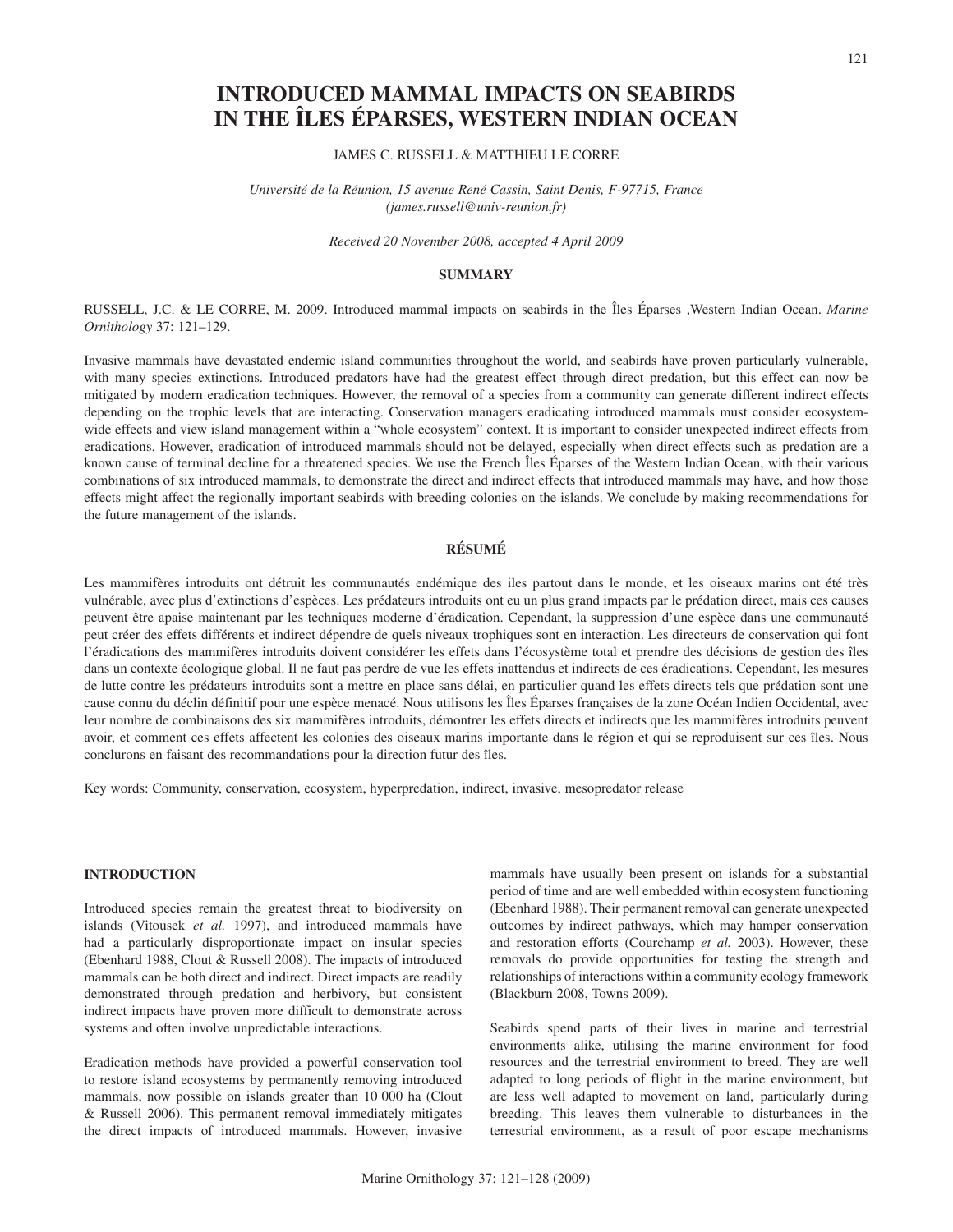and nest-guarding behaviour. Thus, introduced predators generally reduce reproductive success and adult survival in seabirds (Moors & Atkinson 1984). Adult and subadult survival can also be influenced by the marine environment, particularly through fisheries by-catch and prey depletion (Tasker *et al.* 2000). Islands in particular are the terrestrial environment utilised by most of the world's seabirds (Schreiber & Burger 2001), and thus their protection forms a major part of seabird conservation (Wilcox & Donlan 2007)

In this paper, we review the distribution and effects of introduced mammals on islands in the Western Indian Ocean French territories, collectively known as the Îles Éparses ("scattered islands"). We consider the relationships between introduced mammals and seabirds, and we describe both the direct and indirect impacts that introduced mammals could have within these islands. We conclude by making recommendations for future conservation effort on these islands, accounting for the complex relationships between multiple introduced mammals.

# **ÎLES ÉPARSES**

The Îles Éparses are a collection of French overseas island territories in the Western Indian Ocean (Fig. 1) managed by the Terres Australes et Antarctiques Françaises (TAAF) since February 2007 and composed of Île Europa, Île Juan de Nova and the Îles Glorieuses (Grand Glorieuse, Roches Vertes and Ile du Lys) in the Mozambique Channel, and Île Tromelin north of Réunion. The barely emerged coral reef Bassas da India is also included within the Îles Éparses. The islands are managed from Réunion, which is part of France and hence the European Union. All the islands except Juan de Nova were classified as nature reserves in 1975. Weather stations have been present on all four islands since the middle of the 20th century, providing important data on the trajectories of tropical cyclones. Since 1973, French military have been regularly stationed on Europa, Juan de Nova and Grand Glorieuse.

Six of the most widespread and devastating invasive mammals have been introduced to the Îles Éparses (Table 1): goats *Capra hircus,* cats *Felis catus,* rabbits *Oryctolagus cuniculus,* Brown Rats *Rattus norvegicus,* Black Rats *R. rattus* (Fig. 2) and mice *Mus musculus.* Previous records of Brown Rats on the Iles Glorieuses have been a misinterpretation of early colloquial descriptions of "brown" rats for the brown-colour morph of Black Rats present. In addition, the Etruscan Shrew *Suncus etruscus* has been introduced to Grand Glorieuse [although its exact taxonomy and origin remain unresolved (Probst & Tézier 2000)], and donkeys *Equus asinus,* briefly to Europa.

The Îles Éparses are breeding grounds for a large number of seabird species and include regionally important breeding sites for Great *Fregata minor* and Lesser Frigatebirds *F. ariel,* Red- *Phaethon rubricauda* and White-tailed Tropicbirds *P. lepturus,* Red-footed *Sula sula* and Masked Boobies *S. dactylatra* and Sooty Terns *Sterna fuscata* (Table 2).



**Fig. 1.** The Îles Éparses, Western Indian Ocean. (Source: Gargominy 2003)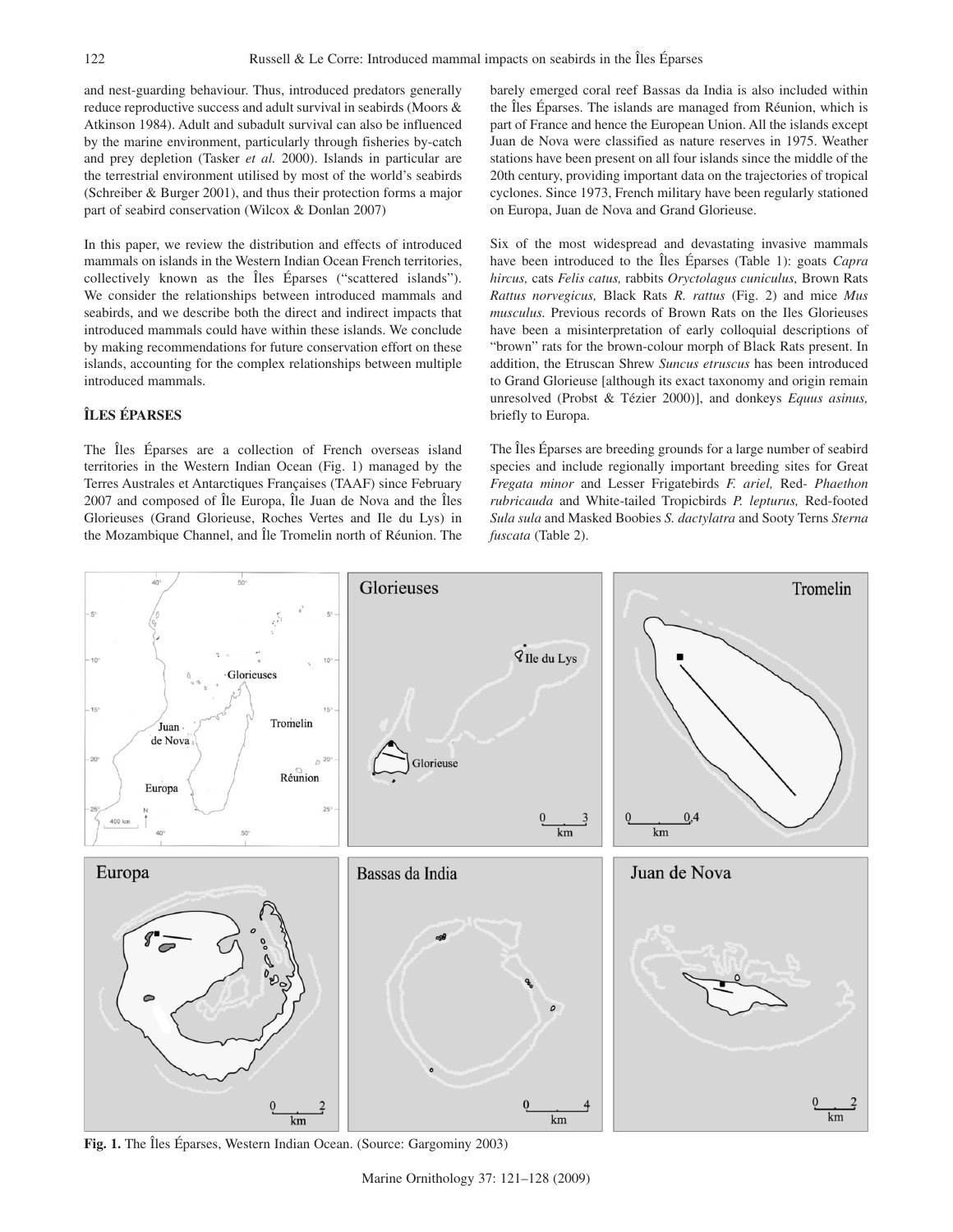In addition to mammal introduction, various other anthropogenic disturbances have occurred on the islands. On Europa, settlement was attempted in 1860 and again in 1910, including a 96 ha sisal plantation at the northern tip, which is now spreading naturally. On Juan de Nova, guano mining occurred intermittently from

1897–1967. On Grand Glorieuse, settlers cleared most of the native vegetation and cultivated coconut and maize from 1880 to 1958, resulting in the extirpation of all breeding seabird species. Ile du Lys was also formerly mined for guano. Tromelin has remained relatively undisturbed, although in 1761, 90 Madagascan slaves

| <b>Island</b>          | <b>Size</b>            | <b>Species</b>    | Introduction     | <b>Current status</b>                     |
|------------------------|------------------------|-------------------|------------------|-------------------------------------------|
| Europa                 | $2223$ ha <sup>a</sup> | Donkeys           | 1948             | Naturally died out <1974                  |
|                        |                        | Goats             | 1860             | $~200 - 300$                              |
|                        |                        | Cats              | 1948             | Removed 1948                              |
|                        |                        | Rabbits           | 1860             | Naturally died out 1959-1964              |
|                        |                        | <b>Black Rats</b> | < 1860           | Abundant                                  |
| Juan de Nova           | 561 ha                 | Cats              | $<$ 1980s        | $\sim$ 50–60 (eradication commenced 2006) |
|                        |                        | <b>Black Rats</b> | $<$ 1980s        | Abundant                                  |
|                        |                        | Mice              | $<$ 1980s        | Abundant                                  |
| <b>Grand Glorieuse</b> | 462 ha                 | Cats              | < 1893           | ~20                                       |
|                        |                        | <b>Black Rats</b> | < 1882           | Abundant                                  |
|                        |                        | <b>Shrews</b>     | $<$ 2000         | Rare                                      |
| Île du Lys             | 12 <sub>ha</sub>       | Goats             | 1906-1921        | Naturally died out <1971                  |
|                        |                        | <b>Black Rats</b> | < 1882           | Eradicated 2003                           |
| Tromelin               | 97 ha                  | Rabbits           | 1954-1968        | Naturally died out 1986                   |
|                        |                        | <b>Brown Rats</b> | 1857-1953        | Eradicated 2005                           |
|                        |                        | Mice              | $<$ 1856 (1761?) | Abundant                                  |

| <b>TABLE 1</b>                                                         |  |
|------------------------------------------------------------------------|--|
| Introduction date and status of mammals introduced to the Îles Éparses |  |

<sup>a</sup> Excluding 836 ha mangrove.

| IABLE 2<br>Seabird population sizes (number of breeding pairs) in the Îles Éparses <sup>a</sup> |                      |                            |                 |                           |                                |            |                 |
|-------------------------------------------------------------------------------------------------|----------------------|----------------------------|-----------------|---------------------------|--------------------------------|------------|-----------------|
|                                                                                                 |                      | <b>Island</b> <sup>b</sup> |                 |                           |                                |            |                 |
| <b>Species</b>                                                                                  | Scientific name      | <b>Europa</b>              | Juan<br>de Nova | Grand<br><b>Glorieuse</b> | <b>Roches</b><br><b>Vertes</b> | Île du Lys | <b>Tromelin</b> |
| Audubon's Shearwater                                                                            | Puffinus lherminieri | 50                         |                 |                           |                                |            |                 |
| White-tailed Tropicbird                                                                         | Phaethon rubricauda  | 1000                       |                 | e                         |                                |            |                 |
| Red-tailed Tropicbird                                                                           | Phaethon lepturus    | 3500                       |                 | e                         |                                |            |                 |
| Great Frigatebird                                                                               | Fregata minor        | 1 1 0 0                    |                 | e                         |                                | e          | e               |
| Lesser Frigatebird                                                                              | Fregata ariel        | 1 200                      |                 |                           |                                |            | e               |
| Red-footed Booby                                                                                | Sula sula            | 3000                       | e               | e                         |                                |            | 500             |
| Masked Booby                                                                                    | Sula dactylatra      |                            |                 |                           |                                | e          | 300             |
| Brown Booby                                                                                     | Sula leucogaster     |                            |                 |                           | e                              |            |                 |
| Abbott's Booby                                                                                  | Sula abbotti         |                            |                 | e                         |                                |            |                 |
| Sooty Tern                                                                                      | Sterna fuscata       | 760000                     | 2 000 000       |                           | ??                             | 270 000    | e               |
| <b>Crested Tern</b>                                                                             | Sterna bergii        |                            | 250             | e                         |                                |            |                 |
| Caspian Tern                                                                                    | Hydroprogne caspia   | 10                         |                 |                           |                                |            |                 |
| <b>Brown Noddy</b>                                                                              | Anous stolidus       |                            |                 |                           | e                              | 300        | e               |

 $T$ **TABLE** 

<sup>a</sup> From Le Corre 1996 and Le Corre & Jaquemet 2005. Good historical records exist for all islands except Juan de Nova.

<sup>b</sup> An "e" indicates recorded extirpation since human discovery.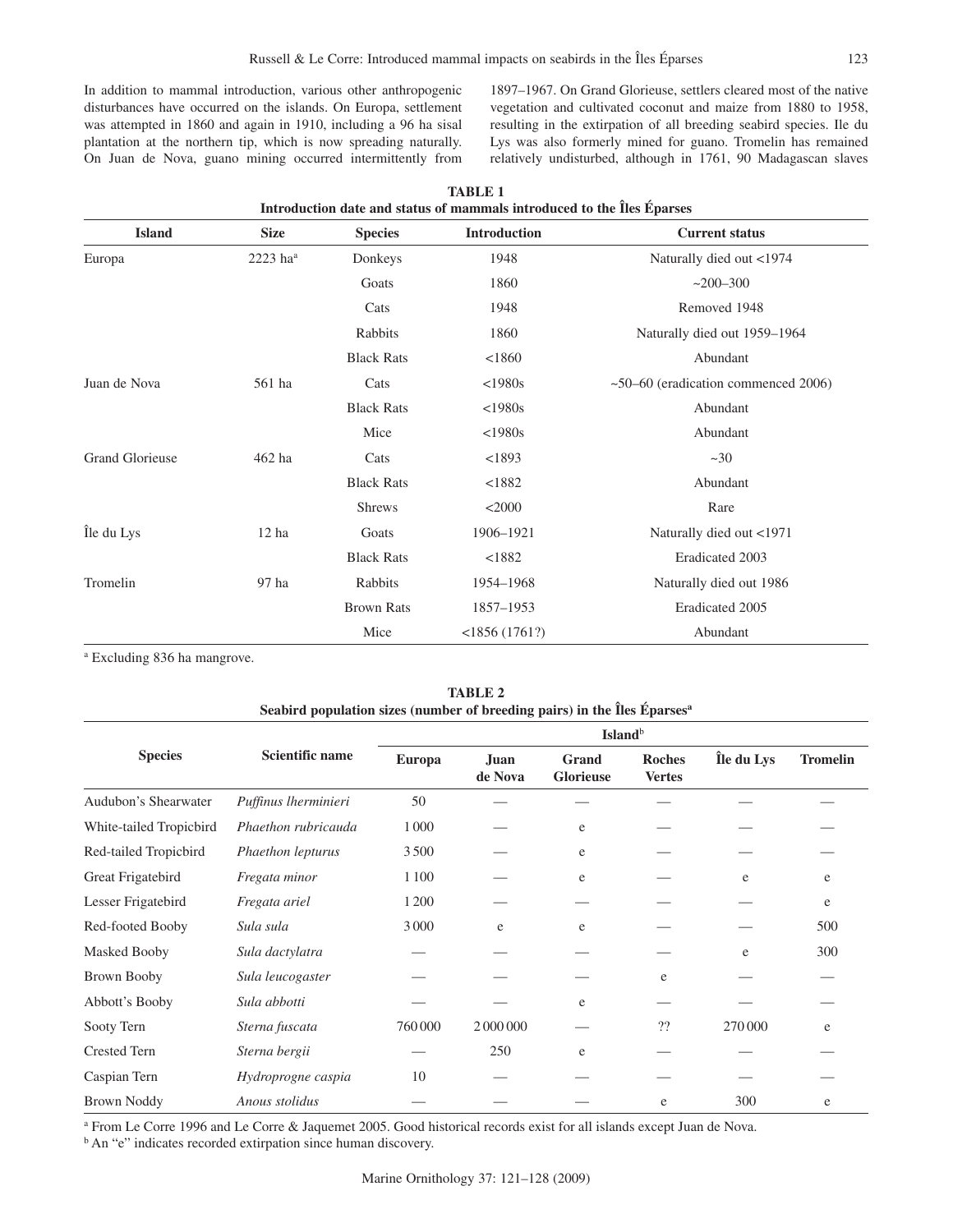were abandoned on the island for 15 years, after which only seven female survivors were rescued.

#### **Direct impacts**

The direct effects of introduced mammals on island ecosystems have been well documented both at the species and the community scale (e.g. Blackburn *et al.* 2004, Jones *et al.* 2008). Predation by introduced predators is the only direct impact of introduced mammals on seabirds. Seabirds have evolved responses to avian predation by sight, but they have no strategy for coping with mammalian predation by scent, leaving them particularly vulnerable to direct predation by many introduced mammals [e.g. dogs, cats, rats, mongooses (Le Corre 2008)]. Cats are able to prey upon all but the largest seabirds at most life stages (Nogales *et al.* 2004). Introduced rats have had devastating direct impacts on vulnerable seabirds at all life stages (Jones *et al.* 2008) and on many other species and taxa (Towns *et al.* 2006) through omnivorous predation. Mice have received less attention, but can prey upon a wide range of insects and seeds (Angel *et al.* 2009) and recently have been observed preying upon large seabirds, though in such a manner that it is almost akin to "parasitizing" (Wanless *et al.* 2007).

In the Îles Éparses, direct impacts of cats on seabirds have been found for Sooty Terns on Juan de Nova (Peck *et al.* 2008). A number of other ground-nesting seabirds, such as tropicbirds and



**Fig. 2.** Introduced Black Rat *Rattus rattus* on Europa Island.

| <b>TABLE 3</b>                           |
|------------------------------------------|
| Indirect impacts of introduced mammalian |
| predators on seabird islands             |

| <b>Indirect impact</b>       | <b>Trophic levels</b>               | <b>Introduced mammals</b>              |
|------------------------------|-------------------------------------|----------------------------------------|
| Trophic<br>cascade           | superpredator-<br>mesopredator-prey | cats-rats-birds,                       |
| Apparent<br>competition      | predator-(prey-prey)                | rats-mice-birds<br>cats–(rats–mice),   |
| Interspecific<br>competition | (predator-predator)-prey            | cats–(mice–birds)<br>(cats-rats)-birds |

shearwaters, are conspicuously absent from the island—a likely consequence of historical cat predation and forest clearance. Direct impacts of Black Rats have been found for Red-tailed Tropicbirds on Europa (Le Corre 1998) through a local eradication experiment in March 1995 using 10 kg/ha of bromadiolone on the small northern lagoon islet (2.65 ha). Following rat removal, reproductive success of Red-tailed Tropic birds increased from  $31\%$  (n = 39) to 79% ( $n = 43$ ) (Appendix 2 in Le Corre 1998). Before they were eradicated in May 2003, Black Rats were observed killing nesting Brown (Common) Noddies *Anous stolidus* at night on Île du Lys (van der Elst & Prys-Jones 1987). The impact of Brown Rats on Tromelin was never quantified before their eradication in December 2005 by means of bromadiolone. No direct impacts of mice on seabirds have been found on Juan de Nova or Tromelin (before or after rat eradication). Since the clearing of the native vegetation for plantation and the introduction of multiple mammal species, no seabirds currently breed on Grand Glorieuse.

Goats do not directly affect seabirds, but on Europa, they browse seedlings and branches of *Euphorbia* trees, the main species of the native dry forest used as breeding habitat by all tree-nesting seabirds (frigatebirds and boobies). Thus goats probably reduce or slow the natural regeneration of the forest.

#### **Indirect impacts**

Indirect impacts are most readily considered as those changes that occur between species and that are not a result of direct physical interactions (Wootton 1994). The indirect pathway can involve either biotic (e.g. changes in other fauna or flora) or abiotic (e.g. changes in the physical or chemical environment) factors (Strauss 1991). For simple systems, indirect impacts can be broadly classified into three categories depending on the nature of the interaction, following Wootton (1994, Table 3). Indirect impacts on species can take the form of changes in abundance, behaviour, morphology or other characteristics (Strauss 1991).

Courchamp and colleagues theoretically developed many of the indirect interactions with conservation impacts that may result from the presence of multiple introduced species on islands. These include mesopredator release as a trophic cascade in which asymmetrical intraguild predation occurs (Courchamp *et al.* 1999a), hyperpredation as apparent competition (Courchamp *et al.* 1999b, 2000) and competitor release as interspecific competition (Caut *et al.* 2007). Given the global distribution of multiple introduced mammal species on islands, it is likely that some of these indirect impacts are manifest; however, their strength and ubiquity are more difficult to demonstrate, although researchers often hasten to caution about indirect secondary effects as a result of single-species removals (e.g. Zavaleta *et al.* 2001).

Where a super (top) and meso (middle) predator exist, the prey of the mesopredator may be affected by removal of the top predator (Fig. 3) after the release of the mesopredator from predation, a process known as "mesopredator release" (Soulé *et al.* 1988). Furthermore,



**Fig. 3**. Mesopredator release effect—for example, on Juan de Nova. Arrows indicate direction and nature of interactions.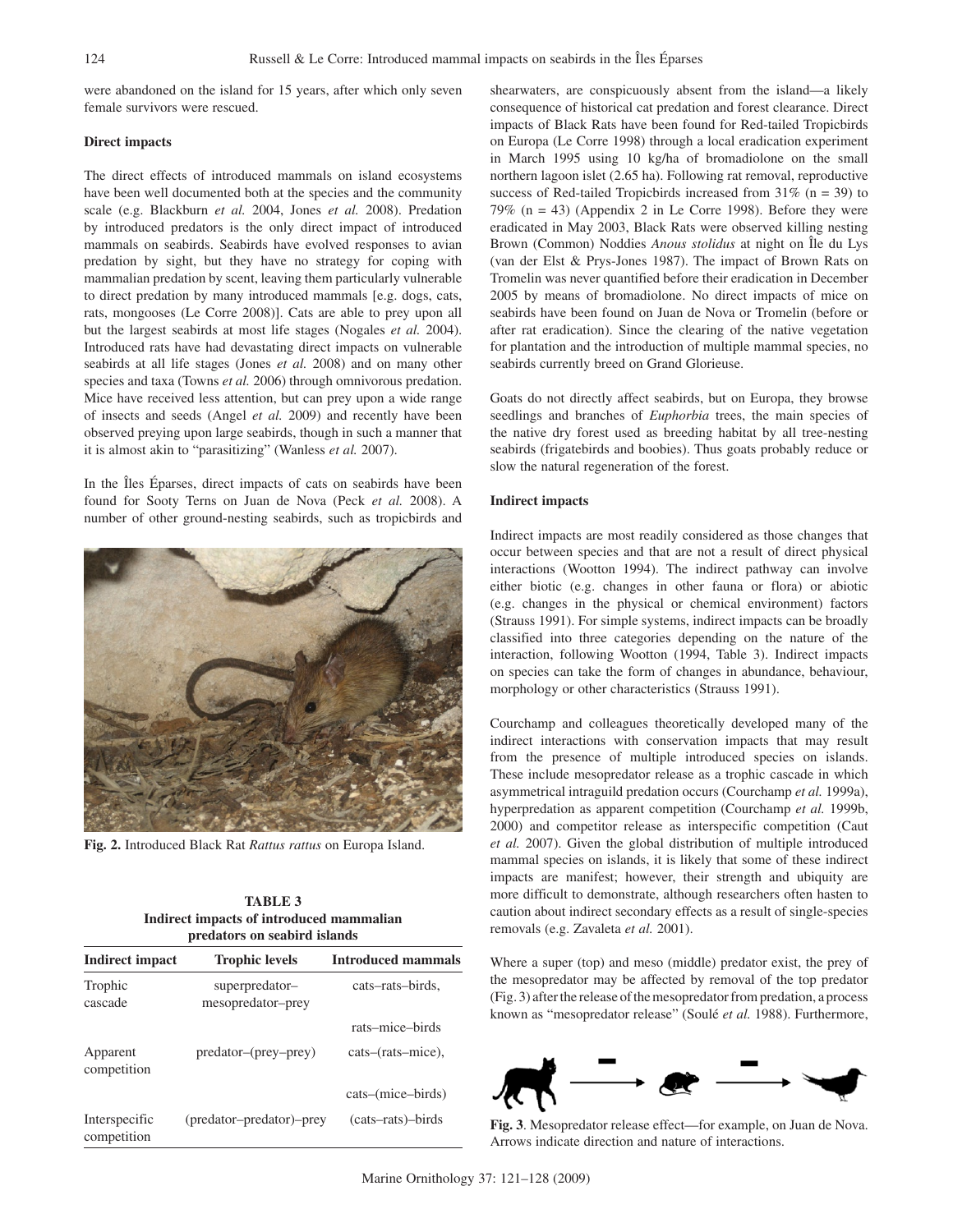when the super- and mesopredator both share the same prey (asymmetrical intraguild predation), removal of one predator will change the direct predation dynamics of the entire system, through a change in abundance or behaviour of the remaining predator (Courchamp *et al.* 1999a). Asymmetrical intraguild predation is, in fact, the simultaneous expression of apparent and interspecific competition, in which the mesopredator is both predator and prey (Polis *et al.* 1989). Generally, for mesopredator release to occur, strong top-down (predation) control within a system is required (Russell *et al.* 2009). Mesopredator release may possibly occur on Juan de Nova following the eradication of cats currently underway; however, evidence of mesopredator release on islands is equivocal (e.g. Rodríguez *et al.* 2006, Rayner *et al.* 2007, discussion in Le Corre 2008).

Alternatively, if a predator shares two prey species, an increase in one prey may increase the predator, causing a decline in the alternative prey (Fig. 4). This effect may mistakenly be attributed to direct competition if only the two prey species are monitored and is hence termed "apparent competition" (Holt & Lawton 1994). This dynamic requires a strongly bottom-up (resource)–controlled system, in which an increase in prey causes an increase in predators. On islands where one prey is a native and the other introduced, the introduced prey can subsidise the predator during periods of low resources (e.g. winter), increasing the overall impact on the native prey in a process known as "hyperpredation" (Courchamp *et al.* 1999b, 2000). In contrast to mesopredator release, hyperpredation has been demonstrated on many islands, such as Whale Island in New Zealand (Imber *et al.* 2000), Macquarie Island in Australia (Taylor 1979) and Kerguelen Island in the sub-Antarctic (Gaucel & Pontier 2005). Hyperpredation may possibly occur on Europa, where the diet of predatory Barn Owls *Tyto alba* consists almost exclusively of introduced rats, allowing the persistence of a small population of owls that also prey upon Sooty Terns during their breeding season, as similarly occurs in the nearby Seychelles (Ebenhard 1988, p. 36). The status of owls on Europa is uncertain with respect to time or method of introduction.

Introduced goats do not directly affect seabirds, but they play a major role regulating plant population dynamics through intense herbivory. Conditions are thus created for interspecific competition



**Fig. 4.** Hyperpredation—for example, on Juan de Nova. Arrows indicate direction and nature of interactions.



**Fig. 5.** Habitat release effect—for example, on Europa. Arrows indicate direction and nature of interactions.

between goats and introduced rodents, the latter of which utilise dense vegetation as habitat (Fig. 5). Goats can now be readily eradicated from islands (Campbell & Donlan 2005), and a release of vegetation usually follows (Bullock *et al.* 2002, Kessler 2002). Introduced herbivore eradication could thus indirectly benefit rats through a process we term "habitat release effect." The impact of herbivore eradication is further complicated if invasive weeds are released from browsing (Bullock *et al.* 2002, Kessler 2002), which may directly alter seabird breeding habitat in either positive or negative ways (Vidal *et al.* 2000). In a similar situation on sub-Antarctic Campbell Island in New Zealand, the removal of cattle and sheep increased native vegetation cover (Meurk 1982). Not long after cats naturally died out, quite possibly as a result of the negative effect of increased damp vegetation on their survival and hunting of introduced Brown Rats.

Where two rodent species coexist, indirect impacts may occur through shared bottom-up (resource) or top-down (predator) controls (Fig. 6), as interspecific and apparent competition respectively. Removal of only one rodent species (e.g. Brown Rats on Tromelin) may have either positive or negative effects on the other, depending on the form of control. The theoretical dynamics of a bottom-up moderated system have been studied by Caut *et al.* (2007). This dynamic assumes that, via a shared resource, interspecific competition is a strong regulator of rodent population size (i.e. negative covariance of the two population sizes). Instead, independent resources may independently drive population size of the two rodent species and a change in resource conditions may be reflected by increases in both populations (i.e. positive covariance of the two population sizes) leading to increased direct impacts upon prey species (Houlahan *et al.* 2007). Nonetheless the eradication of rats, but not mice, from many islands around the world has been followed by an increase in at least mouse conspicuousness if not



**Fig. 6.** Interference (direct) and exploitative (indirect) competition for a shared resource and apparent competition (indirect) by a shared predator for two rodent species. Arrows indicate direction and nature of interactions.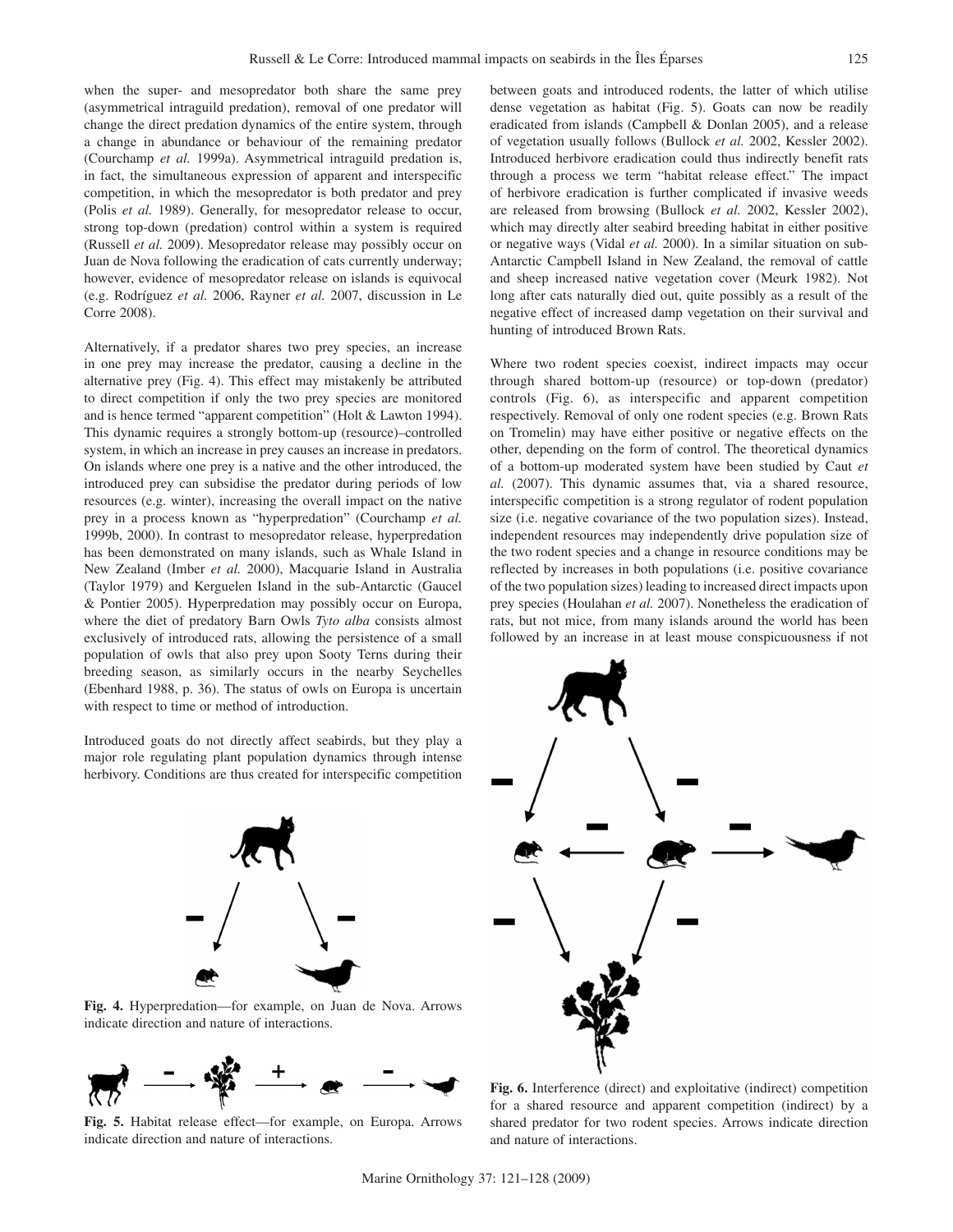density (Caut *et al.* 2007). On Tromelin, in the absence of predators, mice appear to have remained at similar abundance despite Brown Rat eradication, although the mice may still be recovering from the effects of an attempted eradication campaign contemporaneously with Brown Rats.

Alternatively, when an introduced predator (e.g. the cat) is present, the system dynamic is characterised by hyperpredation. Apparent competition occurs, and the behavioural and dietary differences between the rodents may lead to differential impacts on different seabird species (Jones *et al.* 2008).

Confirming which indirect impacts may play important roles in community regulation can be difficult and requires data on trophic niches and abundance (Caut *et al.* 2009) and an understanding of community regulation. On Juan de Nova, the direct diet of cats indicates the species that play a role in community dynamics, and hence might be involved in indirect relationships after the cat eradication currently underway (2006 onward). However, it must be remembered that diet primarily reflects prey density and not the strength of indirect relationships. Cat diet is dominated by Sooty Terns, followed by rats and mice in order of decreasing importance (Peck *et al.* 2008). The Sooty Terns are seasonal breeders most affected by direct cat predation, and rodents would provide an offseason resource for cats. Stable isotope work suggests that rats do not prey upon mice; instead, the isotopic signature reveals that rats may be subsidised by vegetation, while mice depend more heavily on insects. Furthermore, rodent trapping on Juan de Nova reveals that mice are relatively more abundant in grasslands, and Black Rats are more abundant in forest, suggesting some level of resource and habitat partitioning. Therefore, depending on the impact of rodents on seabirds, the system could resemble either mesopredation when rodents also prey upon seabirds or hyperpredation by cats when rodents merely supplement the cat diet with a comparatively negligible effect on seabirds.

The presence of multiple introduced mammals on an island can lead to negative interactions between the species such as we have described here. Indirect impacts on species of conservation concern arise from the removal of one introduced species. Indirect impacts can also arise from positive interactions between introduced species resulting from the addition (i.e. invasion) of a new species. A positive feedback process that has been termed "invasional meltdown" (Simberloff & Von Holle 1999, Simberloff 2006) might be initiated. Such a process has been documented on Christmas Island, where Crazy Ants *Anoplolepis gracilipes* kill Red Land Crabs *Gecarcoidea natalis,* releasing seedling recruitment, which enhances scale insects that Crazy Ants can harvest to form supercolonies (O'Dowd *et al.* 2003).

#### **Conservation priorities**

The importance of indirect effects and their consideration in conservation management, especially species deletions through eradication, will ultimately depend on their strength relative to direct impacts (i.e. predation). Direct effects of introduced predators tend to be stronger and more regulatory than are indirect effects (Schoener & Spiller 1999). The direct impacts on seabirds of introduced predators, including cats, rats and mice, are readily observed and immediate, and have played a significant role in the extinction of seabirds and other species (Courchamp *et al.* 2003, Towns *et al.* 2006). Along with habitat destruction, this role was clear on Juan de Nova and Grand Glorieuse. The most powerful conservation tool to prevent these direct predatory impacts is species eradication (Howald *et al.* 2007). Unless there is compelling evidence of strong indirect interactions between species, which may generate surprise effects (Caut *et al.* 2009), then, when a species of conservation concern (i.e. Threatened) is in decline, the eradication of the introduced species producing the direct impact should be considered a priority.

Within the framework discussed earlier, we suggest that hyperpredation and competitor release, both bottom-up-driven processes, play an important role in indirect island community dynamics. Strong herbivory will also head to a habitat release effect. Although mesopredator release has been theoretically hypothesised, we suggest that it might only affect special community cases, in which the indirect impact of an increase in rats far outweighs the impact of cats and suppressed rats together. Whether such a case occurs will also depend on the differential predation of seabird age classes by cats and rats, and on the level of top-down regulation. Given the strength of the direct predatory impact of cats on most insular species, particularly seabirds, we suggest that mesopredator release is not a widespread phenomenon and should certainly not be used as evidence to postpone cat eradication campaigns. Perhaps only for small seabird species surviving in refugia inaccessible to cats, but where the more agile rat can reach (e.g. cliff nesters), might mesopredator release remain a valid concern.

The eradication of all six introduced mammal species present in the Îles Éparses is now possible on reasonably large islands [except for mice (MacKay *et al.* 2007)], and given the direct devastation by these species on other islands throughout the world, eradication should be a priority. Goats could be eradicated from Europa, allowing the important regeneration of endemic forest; however, goat eradication may cause a habitat release and an increase in rats as the forest regenerates. However, Black Rat eradication from Europa could be undertaken before the indirect effect of increased vegetation occurs. Additionally, invasive plants may be released from goat browsing and become more widespread. Cat eradication on Juan de Nova is a priority and has been underway since 2006 (see Peck *et al.* 2008), but mesopredator release is unlikely, given that remote islands and rodent populations are generally driven by resource-limited bottom-up dynamics (Krebs 1999, Sanchez-Pinero & Polis 2000). Although islands can host large populations of seabirds, the resources subsidising these populations are derived from the ocean and are thus not directly available to introduced mammals. The eradication of Black Rats and mice is feasible on Juan de Nova within the near future. Most successful eradication campaigns of introduced rodents on tropical islands have been ground-based operations (see Thomas & Taylor 2002 for a history of such campaigns in New Zealand). Although there are no seabird populations present on Grand Glorieuse to be affected by introduced mammals, the reptile community is threatened by the presence of cats. Eradication of introduced mammals would be straightforward and would provide an opportunity to study the recolonization (either naturally or intentionally) by seabird species. Black Rats have already been eradicated from smaller Île du Lys. The failed eradication of mice from Tromelin is not a major concern given the paucity of direct impacts of mice on seabirds, but it does provide an opportunity to study the biology of mice on tropical islands.

Although the Îles Éparses are oceanic and isolated in origin, reinvasion is always possible (Clout & Russell 2008), and biosecurity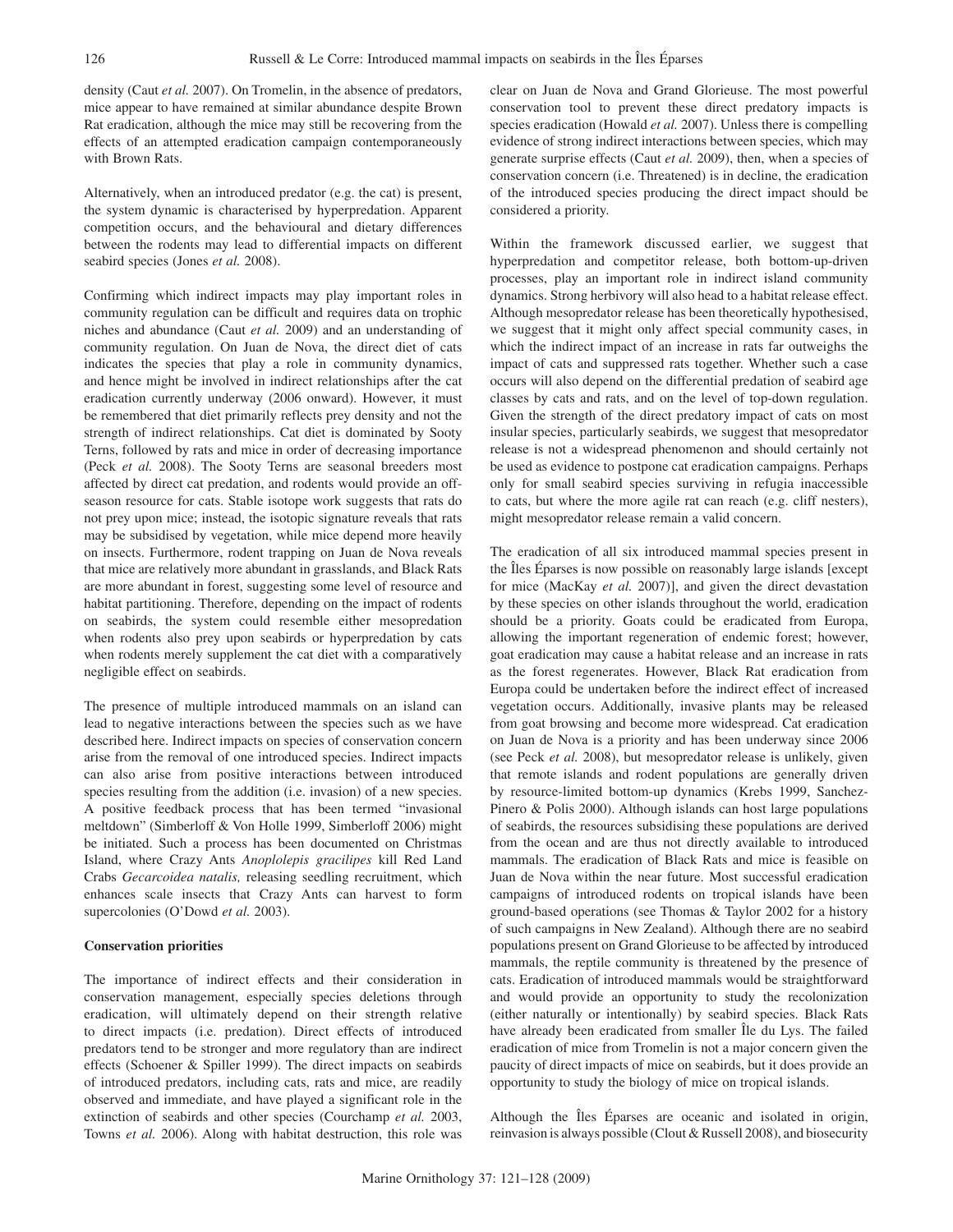controls (e.g. Russell *et al.* 2008a, b) will therefore be necessary to maintain pest-free status following eradication. Such controls will be particularly important if any islands become ecotourism sites, substantially increasing traffic to the islands. Island biosecurity monitoring and quarantine controls must be implemented on all of the Îles Éparses for all air and sea traffic.

The eradication of introduced mammals from the Îles Éparses will have widespread benefits not just for seabirds, but for entire communities; however, other introduced species such as ants and weeds must also be considered in wider island-based management plans. The eradications would not only benefit the native biodiversity, but also provide other benefits such as ecotourism and the well-being of humans stationed on the islands.

# **Acknowledgements**

Funding to participate in the first Indian Ocean Seabird Conference was provided by the Western Indian Ocean Marine Science Association (WIOMSA) and the New Zealand Foundation for Research Science and Technology (FRST) to JCR. Funding for research into the impacts of introduced mammals on the Îles Éparses was provided by the French Ministère de l'Ecologie et du Développement Durable. Thanks to Donna Harris and two anonymous referees for constructive feedback on the manuscript.

#### **REFERENCES**

- ANGEL, A., WANLESS, R.M. & COOPER, J. 2009. Review of impacts of the introduced house mouse on islands in the Southern Ocean: are mice equivalent to rats? *Biological Invasions* 11: 1743–1754.
- BLACKBURN, T.M. 2008. Using aliens to explore how our planet works. *Proceedings of the National Academy of Sciences, USA* 105: 9–10.
- BLACKBURN, T.M., CASSEY, P., DUNCAN, R.P., EVANS, K.L. & GASTON, K.J. 2004. Avian extinction and mammalian introductions on oceanic islands. *Science* 305: 1955–1958.
- BULLOCK, D.J., NORTH, S.G., DULLOO, M.E. & THORSEN, M. 2002. The impact of rabbit and goat eradication on the ecology of Round Island, Mauritius. In: Veitch, C.R. & Clout, M.N. (Eds). Turning the tide: the eradication of invasive species. Gland, Switzerland and Cambridge, UK: IUCN SSC Invasive Species Specialist Group. pp. 53–63.
- CAMPBELL, K. & DONLAN, C.J. 2005. Feral goat eradications on islands. *Conservation Biology* 19: 1362–1374.
- CAUT, S., CASANOVAS, J.G., VIRGOS, E., LOZANO, J., WITMER, G.W. & COURCHAMP, F. 2007. Rats dying for mice: modelling the competitor release effect. *Austral Ecology* 32: 858–868.
- CAUT, S., ANGULA, E. & COURCHAMP, F. 2009. Avoiding surprise effects on Surprise Island: alien species control in a multitrophic level perspective. *Biological Invasions* 11: 1689-1703.
- CLOUT, M.N. & RUSSELL, J.C. 2006. The eradication of mammals from New Zealand islands. In: Koike, F., Clout, M.N., Kawamichi, M., De Poorter, M. & Iwatsuki, K. (Eds). Assessment and control of biological invasion risks. Gland, Switzerland and Cambridge, UK: IUCN. pp. 127–141.
- CLOUT, M.N. & RUSSELL, J.C. 2008. The invasion ecology of mammals: a global perspective. *Wildlife Research* 35: 180–184.
- COURCHAMP, F., LANGLAIS, M. & SUGIHARA, G. 1999a. Cats protecting birds: modelling the mesopredator release effect. *Journal of Animal Ecology* 68: 282–292.
- COURCHAMP, F., LANGLAIS, M. & SUGIHARA, G. 1999b. Control of rabbits to protect island birds from cat predation. *Biological Conservation* 89: 219–225.
- COURCHAMP, F., LANGLAIS, M. & SUGIHARA, G. 2000. Rabbits killing birds: modelling the hyperpredation process. *Journal of Animal Ecology* 69: 154–164.
- COURCHAMP, F., CHAPUIS, J.L. & PASCAL, M. 2003. Mammal invaders on islands: impact, control and control impact. *Biological Reviews* 78: 347–383.
- EBENHARD, T. 1988. Introduced birds and mammals and their ecological effects: Swedish Wildlife Research. Stockholm: Svenska Jaegarefoerbundet. 106 pp.
- GARGOMINY, O. (Ed). 2003. Biodiversité et conservation dans les collectivités françaises d'outre-mer. Collection Planète Nature. Paris: Comité français pour l'UICN. 246 pp.
- GAUCEL, S. & PONTIER, D. 2005. How predator food preference can change the destiny of native prey in predator–prey systems. *Biological Invasions* 7: 795–806.
- HOLT, R.D. & LAWTON, J.H. 1994. The ecological consequences of shared natural enemies. *Annual Review of Ecology and Systematics* 25: 495–520.
- HOULAHAN, J.E., CURRIE, D.J., COTTENIE, K., CUMMING, G.S., ERNEST, S.K.M., FINDLAY, C.S., FUHLENDORF, S.D., GAEDKE, U., LEGENDRE, P., MAGNUSON, J.J., MCARDLE, B.H., MULDAVIN, E.H., NOBLE, D., RUSSELL, R., STEVENS, R.D., WILLIS, T.J., WOIWOD, I.P. & WONDZELL, S.M. 2007. Compensatory dynamics are rare in natural ecological communities. *Proceedings of the National Academy of Science, USA* 104: 3273–3277.
- HOWALD, G.R., DONLAN, C.J., GALVAN, J.P., RUSSELL, J.C., PARKES, J., SAMANIEGO, A., WANG, Y. , VEITCH, D., GENOVESI, P., PASCAL, M., SAUNDERS, A. & TERSHY, B. 2007. Invasive rodent eradication on islands. *Conservation Biology* 21: 1258–1268.
- IMBER, M.J., HARRISON, M. & HARRISON, J. 2000. Interactions between petrels, rats and rabbits on Whale Island, and effects of rat and rabbit eradication. *New Zealand Journal of Ecology* 24: 153–160.
- JONES, H.P., TERSHY, B.R., ZAVALETA, E.S., CROLL, D.A., KEITT, B.S., FINKELSTEIN, M.E. & HOWALD, G.R. 2008. Severity of the effects of invasive rats on seabirds: a global review. *Conservation Biology* 22: 16–26.
- KESSLER, C.C. 2002. Eradication of feral goats and pigs and consequences for other biota on Sarigan Island, Commonwealth of the Northern Mariana Islands. In: Veitch, C.R. & Clout, M.N. (Eds). Turning the tide: the eradication of invasive species. Gland, Switzerland and Cambridge, UK: IUCN SSC Invasive Species Specialist Group. pp. 132–140.
- KREBS, C.J. 1999. Current paradigms of rodent population dynamics - what are we missing? In: Singleton, G.R., Hinds, L.A., Leirs, H. & Zhang Z. (Eds). Ecologically-based rodent management. Monograph No. 59. Canberra: ACIAR. pp. 33–48.
- LE CORRE, M. 1996. The breeding seabirds of Tromelin Island (western Indian Ocean): population sizes, trends and breeding phenology. *Ostrich* 67: 155–159.
- LE CORRE, M. 1998. Relations entre les oiseaux marins pelagiques tropicaux et l'environnement oceanique: le cas de l'Ile Europa (Canal du Mozambique) [these de doctorat]. Paris, France: l'Universite Paris 6. 104 pp.